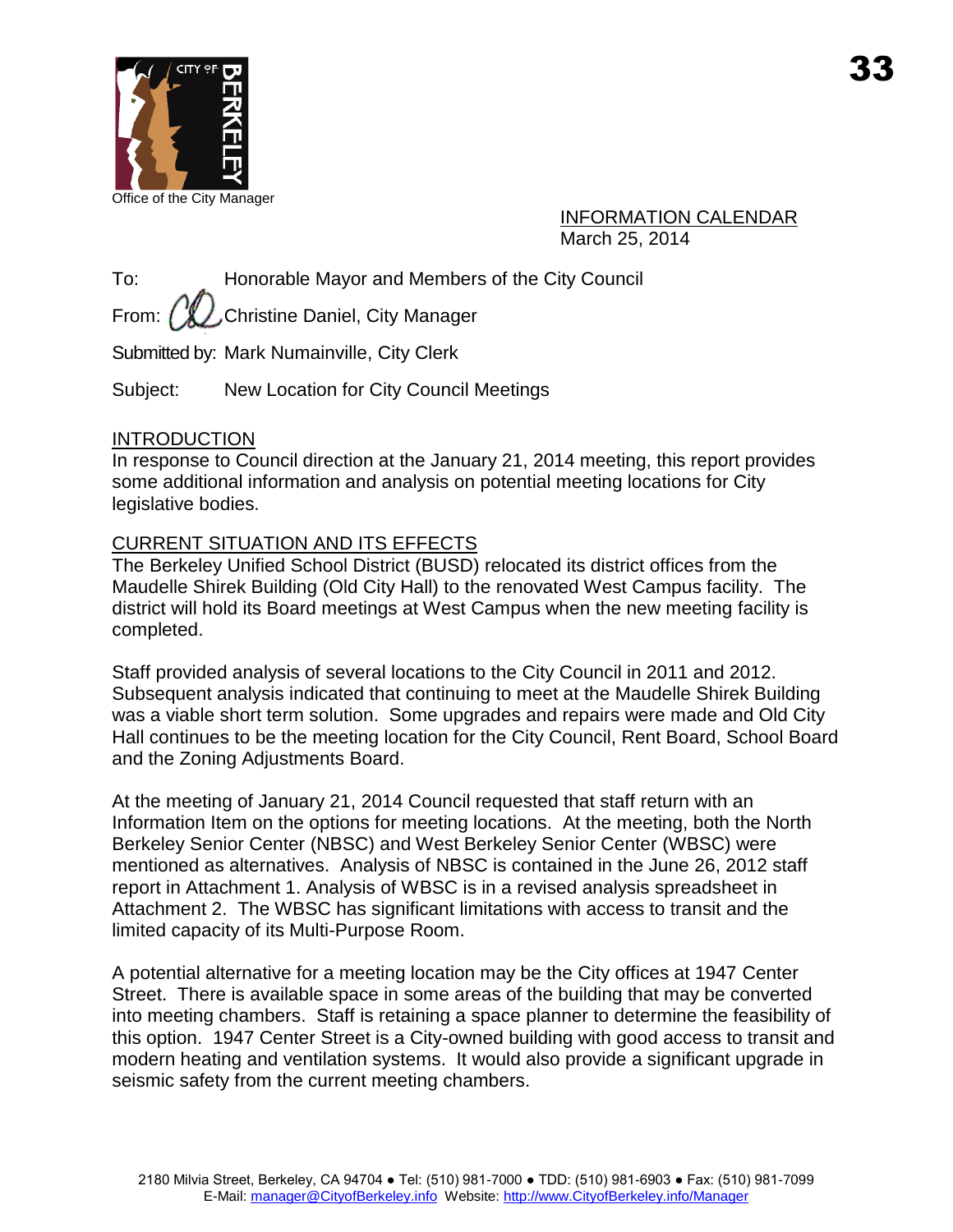### BACKGROUND

At the meeting of November 8, 2011, the City Council directed staff to report back on alternate meeting locations for the Council. At the meeting of January 17, 2012, the Council directed staff to conduct further analysis on the cost, schedule, and viability of three preferred alternatives: Berkeley Community College Auditorium (BCC), Florence Schwimley Little Theater (BHS) and North Berkeley Senior Center Multi-Purpose Room (NBSC). Staff toured each location with the facilities management staff from the governing jurisdiction and provided its analysis at the June 26, 2012 Council meeting Attachment 1. In the June 2012 report, staff provided analysis of the facilities at Live Oak Park and determined that they we not adequate for this purpose.

### ENVIRONMENTAL SUSTAINABILITY

Moving to a new meeting location will likely result in significant energy savings as Old City Hall currently does not feature energy efficient heating and lighting systems. In addition, access to public transit is an important criteria for selecting a location for future meetings.

### POSSIBLE FUTURE ACTION

Consider the viable locations for City Council meetings and direct staff to begin a detailed analysis of the costs and timeline for moving to a new meeting location.

# FISCAL IMPACTS OF POSSIBLE FUTURE ACTION

The fiscal impact will depend on the location chosen. Previous estimates are approximately two years old and likely are no longer accurate.

### CONTACT PERSON

Mark Numainville, City Clerk, 981-6900

Attachments:

- 1: June 26, 2012 Staff Report
- 2: Comparison Spreadsheet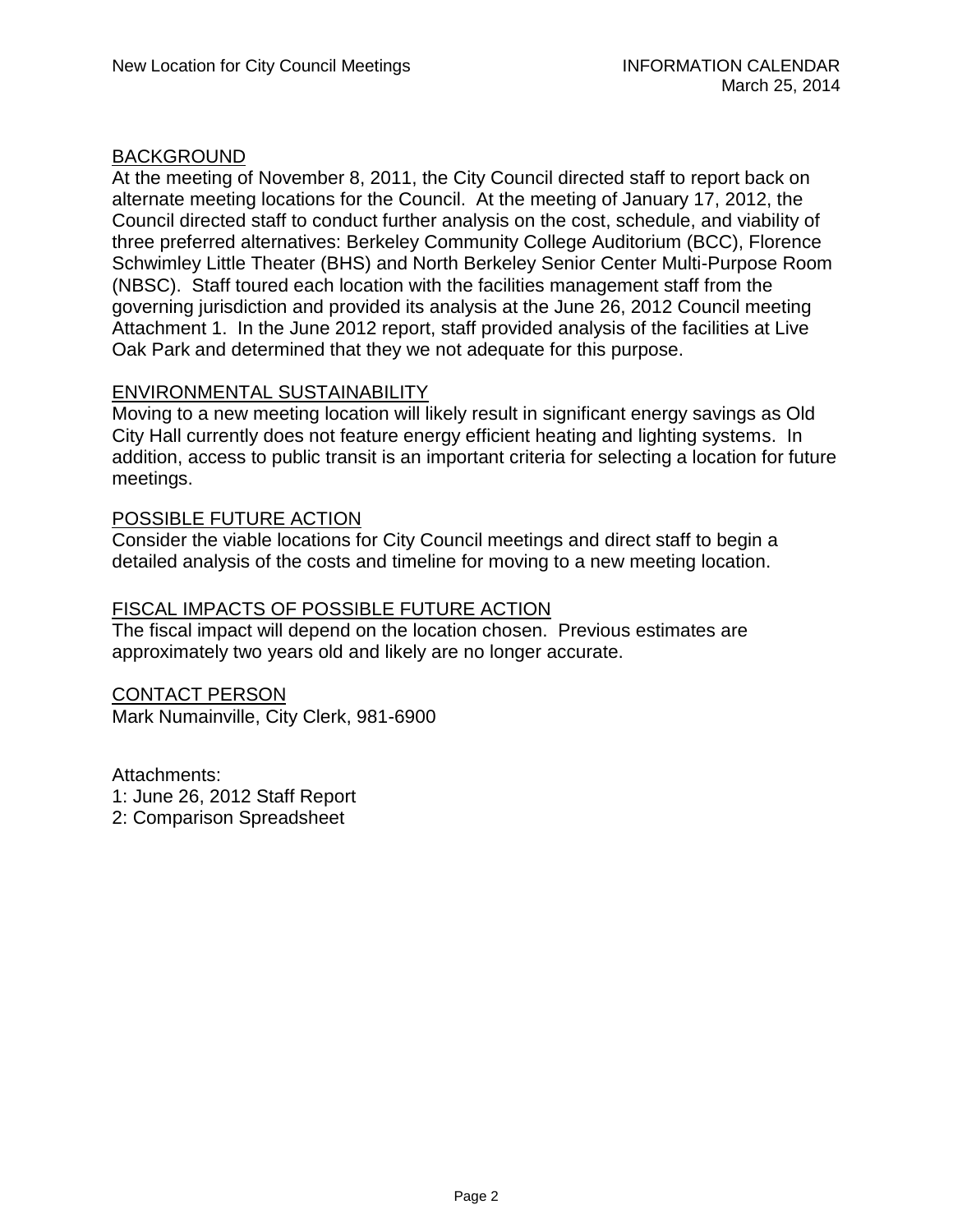

Office of the City Manager

ACTION CALENDAR June 26, 2012

To: Honorable Mayor and Members of the City Council

From:  $\left(\sqrt[n]{\frac{1}{2}}\right)$ , Christine Daniel, City Manager

Submitted by: Mark Numainville, Acting City Clerk

Subject: New Location for City Council Meetings – Analysis of Alternatives

### RECOMMENDATION

Reconsider the viable locations for City Council meetings based on new information and cost estimates and direct staff to complete necessary design and construction documents for a preferred meeting location.

# FISCAL IMPACTS OF RECOMMENDATION

Depending on the location chosen for Council meetings, the estimated cost for the required upgrades is \$280,000 - \$350,000. Funds for design costs are available in the FY 2012 budget and funds for construction will be recommended as part of the FY 2013 Capital Budget.

### CURRENT SITUATION AND ITS EFFECTS

The Berkeley Unified School District (BUSD) is relocating its district offices from the Maudelle Shirek Building to the renovated West Campus facility. The district is also renovating a space at West Campus to serve as the new meeting location for the School Board. That meeting space may be ready for use in the spring of 2013.

At the meeting of November 8, 2011, the City Council directed staff to report back on alternate meeting locations for the Council. At the meeting of January 17, 2012, the Council directed staff to conduct further analysis on the cost, schedule, and viability of three preferred alternatives: Berkeley Community College Auditorium (BCC), Florence Schwimley Little Theater (BHS) and North Berkeley Senior Center Multi-Purpose Room (NBSC). Staff has toured each location with the facilities management staff from the governing jurisdiction and prepared the analysis in Attachment 1.

In the interim, a new analysis of the viability of the Maudelle Shirek Building provides additional options for the location of Council meetings. An analysis of the facilities at Live Oak Park is also included below.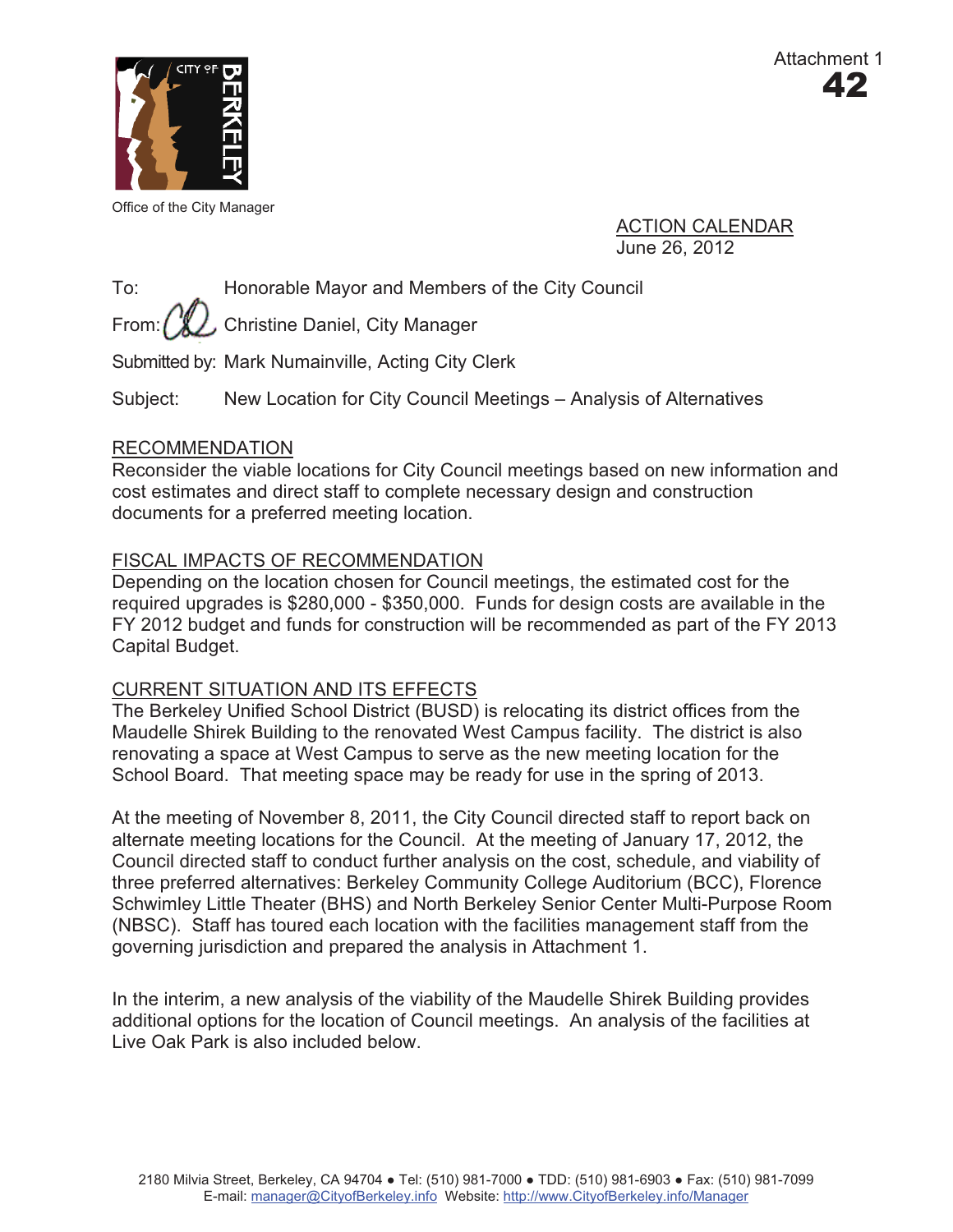#### **BACKGROUND**

For the three facilities that staff was directed to study, Berkeley Community College Auditorium (BCC), Florence Schwimley Little Theater (BHS) and North Berkeley Senior Center Multi-Purpose Room (NBSC), there were five primary criteria in determining feasibility: Scheduling, Logistics and Storage, Dais and Staff Seating Configuration, Conference Room, and Upgrades Needed.

Of these three facilities, staff found that NBSC was the most viable location for City Council meetings. The facility is City-owned which would ensure that City legislative bodies have scheduling priority for meetings. It could have new fixed infrastructure and equipment which would reduce set up/takedown time and prolong the life span of the equipment. The NBSC is the only facility that has dedicated, secure storage for City meeting supplies and equipment. It has adequate space for the Council and staff and a flexible floor plan to accommodate persons with disabilities. The estimated cost for the required upgrades at NBSC is \$350,000.

Both the BCC Auditorium and the Little Theater lack secure dedicated storage, have scheduling difficulties, and require additional set up/takedown time and complexity. Further, BCC lacks sufficient room on the dais for the Council and staff to conduct the meeting. The Little Theater lacks a conference room and has difficult access to restrooms.

### **Maudelle Shirek Building (Old City Hall)**

Recent analysis has resulted in a favorable outlook on the ongoing feasibility of Old City Hall for meetings of City legislative bodies. Due to the age and condition of this facility, there is a need for several facility upgrades, which will be described below. With some moderate investment, Old City Hall can remain in service as a viable meeting location.

By way of comparison, a brief analysis of Old City Hall with the criteria applied to the three alternate locations is provided here.

#### **Scheduling**

This facility is the current location for meetings of the City Council, Rent Board, Planning Commission, and ZAB. As a dedicated meeting location that would be exclusively used by City entities, there are no concerns with scheduling and availability for meetings.

#### Logistics and Storage

The facility currently has all meeting infrastructure built in and there is adequate storage for all staff needs.

#### Dais and Staff Seating Configuration

The current fixed dais furniture functions adequately and provides good sight lines for the Council, staff, and the audience.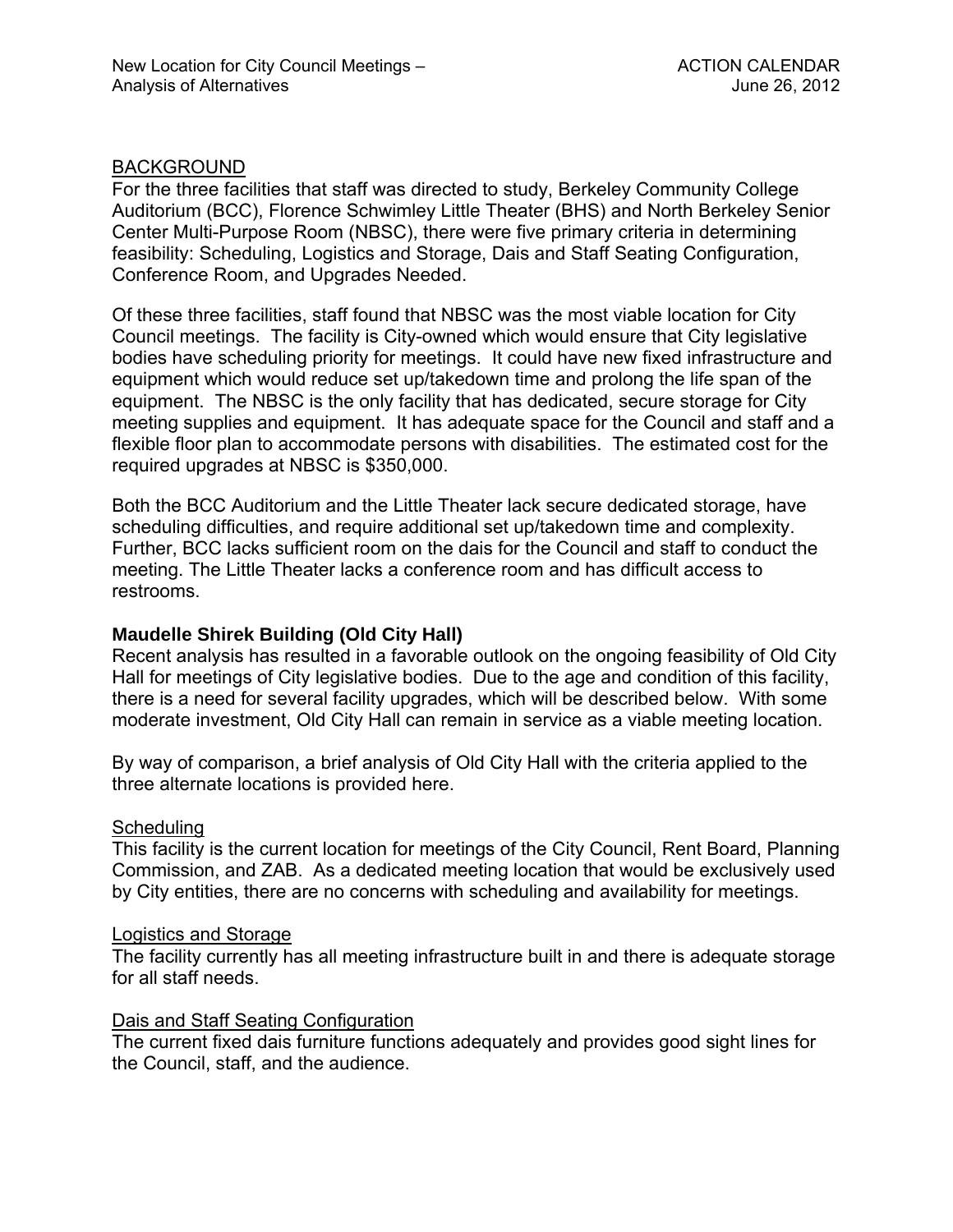### Conference Room

There is an existing conference room. New furniture for the staff area may need to be purchased. The staff area could also be expanded if needed in the future.

#### Upgrades Needed

To ensure access under the Americans with Disabilities Act, the elevator will require approximately \$100,000 in upgrades and repair. The one-time construction costs for needed repairs to the building are estimated to be \$144,000. In addition, once the school district vacates the facility, the City will assume all ongoing costs estimated at \$36,000 annually.

The list of upgrades includes a new boiler, security improvements, sewer lateral testing, hazardous material testing and abatement, and a new elevator control unit. The cost includes permits, project management, and contingency. The total cost for the first year is estimated at \$280,000.

Additional audio visual and facility upgrades may be considered if the budget for essential improvements allows for an expanded scope of work.

In addition to the cost savings, staying at Old City Hall will eliminate the logistical challenges of moving to a new facility, the disruption to activities at the Senior Center, the potential confusion by members of the community, and possible impact on residents near the Senior Center. Old City Hall also provides an easier path of travel from the downtown transit hub.

### ALTERNATIVE ACTIONS CONSIDERED

Two locations at Live Oak Park were evaluated for viability – the theater and the auditorium. The theater is not viable due to its small stage, limited capacity (no increase over current), ADA concerns, and a lack of a nearby conference/staff room. The auditorium is a better option at this location. This location is not well served by public transportation.

#### **Live Oak Park Auditorium (Shattuck and Berryman)**

This location is currently rented by community groups for various types of events. The auditorium has a large open floor plan (no stage) with a high ceiling.

#### **Scheduling**

As a City-owned facility, priority scheduling for legislative bodies would be available. This may reduce revenue slightly as some paying renters are displaced. Currently, the auditorium is booked Monday – Friday until 10pm for various dance, martial arts, and exercise classes.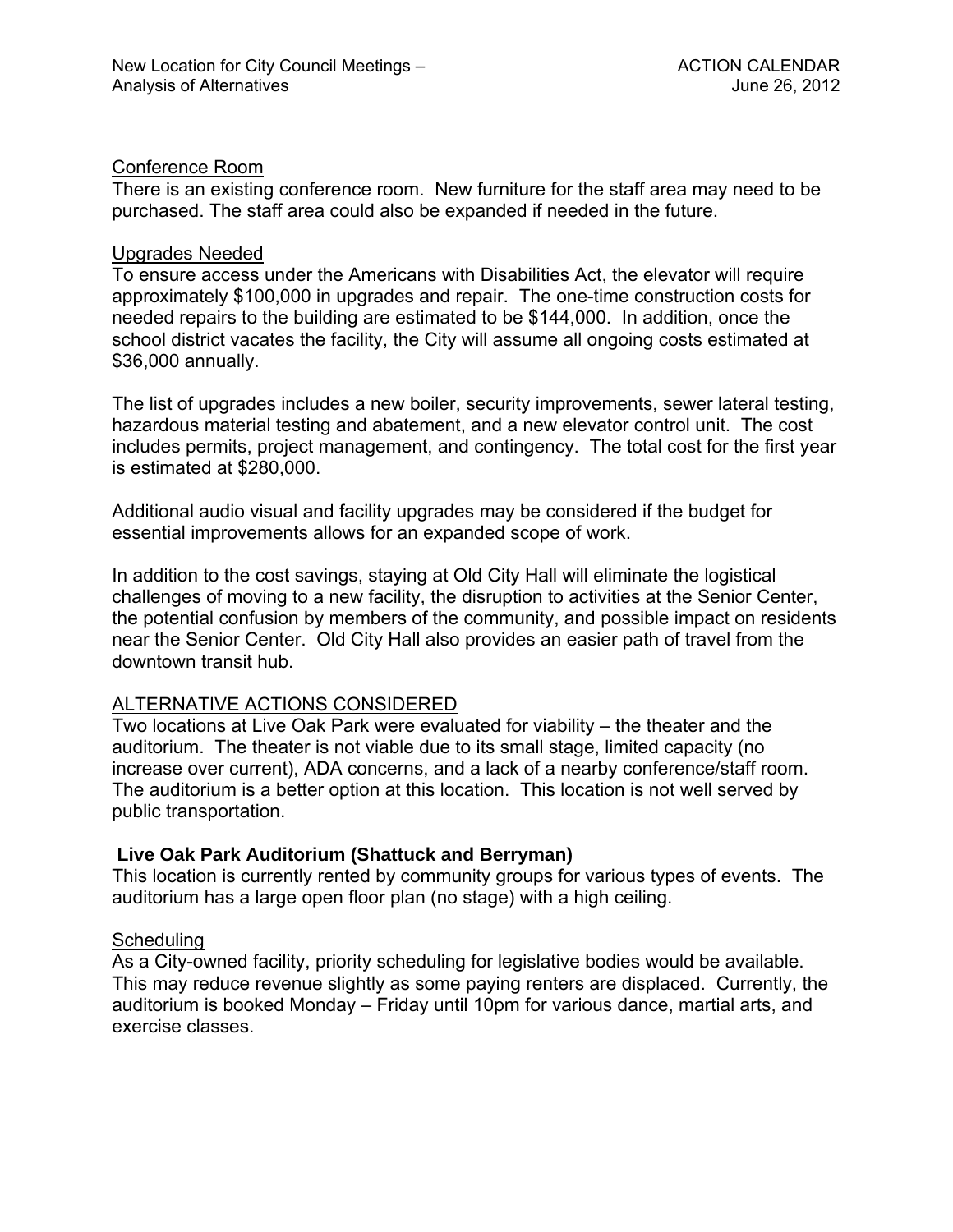### Logistics and Storage

The facility has adequate storage for staff needs. The logistics at this facility in terms of set up, take down, installed equipment, and layout would be similar to NBSC. The site also features kitchen facilities.

### Dais and Staff Seating Configuration

A temporary stage would need to be set up for meetings. There is adequate room with the open floor plan for staff and the public. The Council would be on the temporary stage at tables and chairs set up for each meeting. Set up and take down would be slightly longer than NBSC due to the temporary stage.

#### Conference Room

There are multiple options for conference rooms that are close the meeting room.

### Upgrades Needed

The upgrades for this location would be similar to NBSC with regards to AV equipment, electrical, and broadcast.

CONTACT PERSON Mark Numainville, Acting City Clerk, 981-6900

Attachments:

1: Analysis of Alternatives from January 17, 2012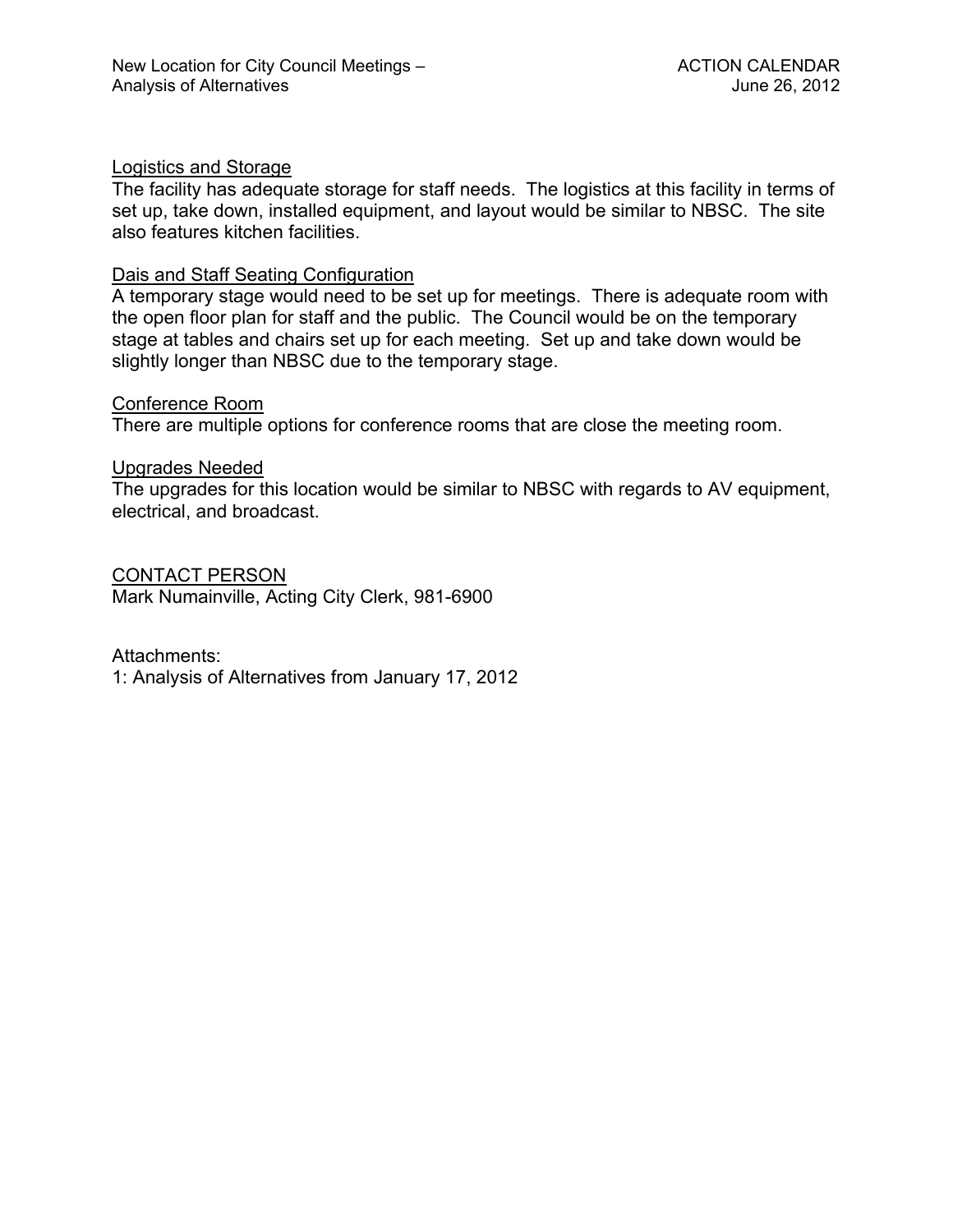**Complete Analysis of Berkeley Community College Auditorium (BCC), Florence Schwimley Little Theater (BHS) and North Berkeley Senior Center Multi-Purpose Room (NBSC).** 

### 1. Scheduling

Currently, four legislative bodies hold meetings in Old City Hall: City Council, Rent Board, Zoning Adjustments Board, and Planning Commission. All of those bodies, except the Planning Commission, currently web stream and broadcast their meetings. To ensure ease of community access to these meetings it is important to maintain a consistent time and location schedule. In a typical month, these bodies hold seven regular meetings in the evenings. A sample monthly schedule is provided in Attachment 2.

**Berkeley Community College Auditorium (BCC):** This location lacks sufficient assurances that the meeting location will be able to accommodate the full schedule of regular meetings. In addition, BCC closes at 10:30 p.m. and additional security and janitorial staff would be required to cover the time needed past 10:30 p.m. resulting in additional cost to the City.

For BCC the cost is \$50 per hour for security. Other costs include custodial services to clean up event areas and restrooms. The City would also be required to use an inhouse BCC A/V technician at a cost of \$50 per hour for the full meeting duration (approximately 6-7 hours).

Berkeley Community College facilities staff has noted that it will be difficult to schedule A/V support availability, as they currently have only one staff in the A/V Department, for such a long term commitment. They have indicated that it would be difficult solely for City Council meetings, and likely not possible to meet the needs of the other legislative bodies.

**Florence Schwimley Little Theater (BHS):** Due to other regular Berkeley High School uses of this theater, this facility lacks sufficient assurances that the location will be able to accommodate the full schedule of regular meetings.

As is the case with BCC, the Little Theater closes at 10:30 p.m. and additional security and janitorial staff would be required to cover the time needed past 10:30 p.m. resulting in additional cost to the City.

**North Berkeley Senior Center (NBSC):** This is a City-owned and operated facility. As such, it is more likely that the City's legislative bodies would have priority in terms of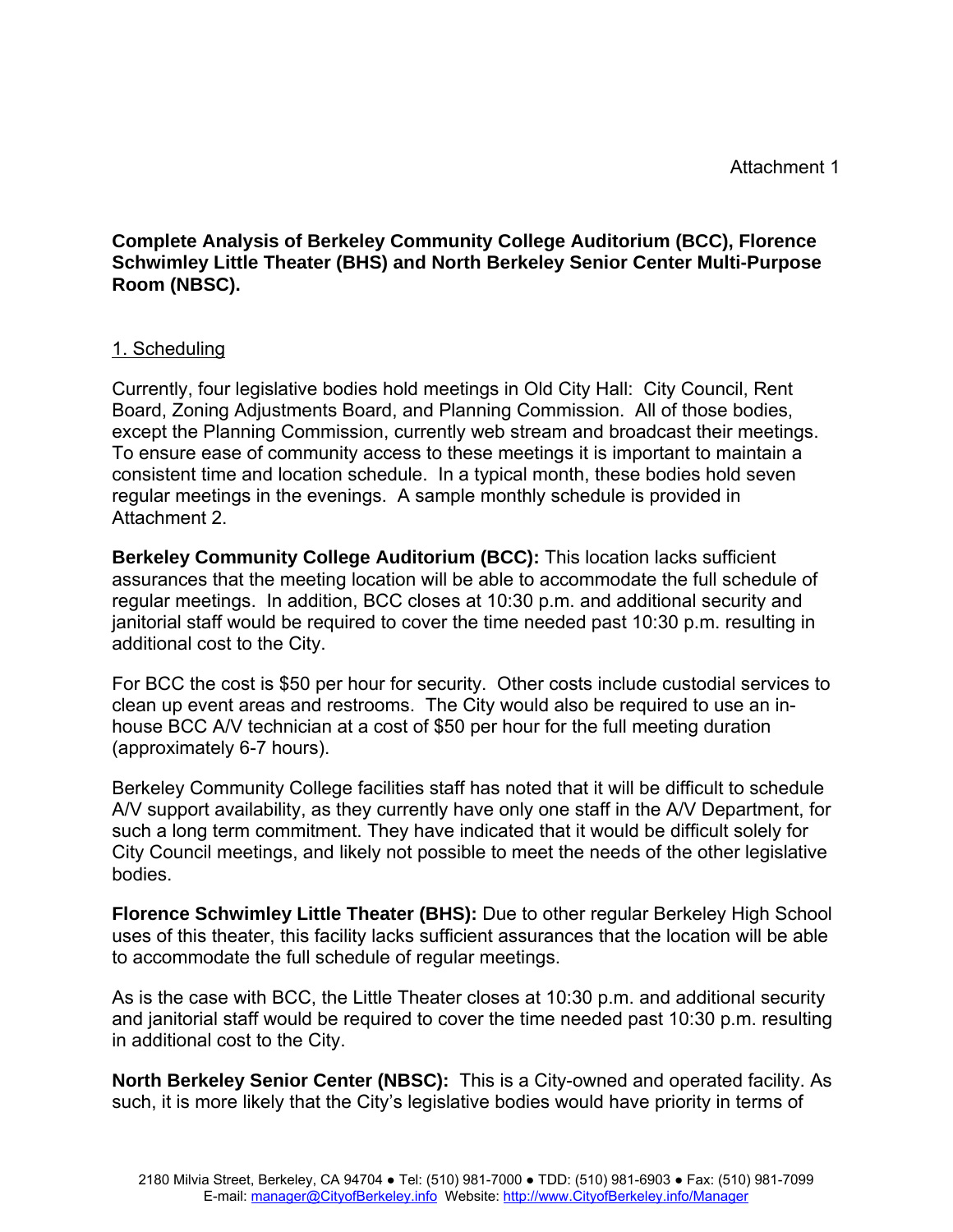scheduling. The cost for a staff monitor at the front desk would be approximately \$22 per hour.

# 2. Logistics and Storage

The ability of the City to store equipment and supplies on-site is important to reduce set up/break down time and to reduce the wear and tear on the electronic equipment. It is estimated that the equipment in a fully portable scenario would have its effective life span reduced in half due to the impacts of installing and removing the equipment for each meeting. This would result in additional costs for equipment replacement.

**Berkeley Community College Auditorium (BCC):** Facilities staff for BCC has confirmed that there is no possibility for any dedicated and secure storage space for City meeting supplies and equipment at this facility. This would mean that all meeting equipment would need to be portable and require full set up before the meeting as well as full take down and removal to a City facility after each meeting.

It is estimated that 2-4 hours of set up/take down time would be needed for BCC. This facility would need to be ready for student access first thing Wednesday morning, thus City staff would be onsite until 1:00 a.m. - 3:00 a.m. for a meeting that adjourns at 11:00 p.m.

**Florence Schwimley Little Theater (BHS):** Facilities staff for BHS has confirmed that there is no possibility for any dedicated and secure storage space for City meeting supplies and equipment at this facility. This would mean that all meeting equipment would need to be portable and require full set up before the meeting as well as full take down and removal to a City facility after each meeting.

It is estimated that 2-4 hours of set up/take down time would be needed for BHS. This facility would need to be ready for student access first thing Wednesday morning, thus City staff would be onsite until 1:00 a.m. - 3:00 a.m. for a meeting that adjourns at 11:00 p.m.

**North Berkeley Senior Center (NBSC):** The NBSC has secure on-site storage available for meeting equipment as well as the ability to have permanent meeting infrastructure installed into the facility. This will reduce staff set up time and increase the lifespan of expensive electronic equipment. Set up of the Multi Purpose Room would take 2 hours or less with the allocation of additional Clerk and Public Works staff (on regular time between 3pm and 5pm). Take down time at NBSC of 2 hours or less is possible with the addition of an extra staff monitor at \$22 hour and assistance from exempt staff at the end of the meeting. For meetings that adjourn late in the evening, Public Works staff could assist with take down on regular time between 6:30am and 8am on Wednesday mornings.

### 3. Dais and Staff Seating Configuration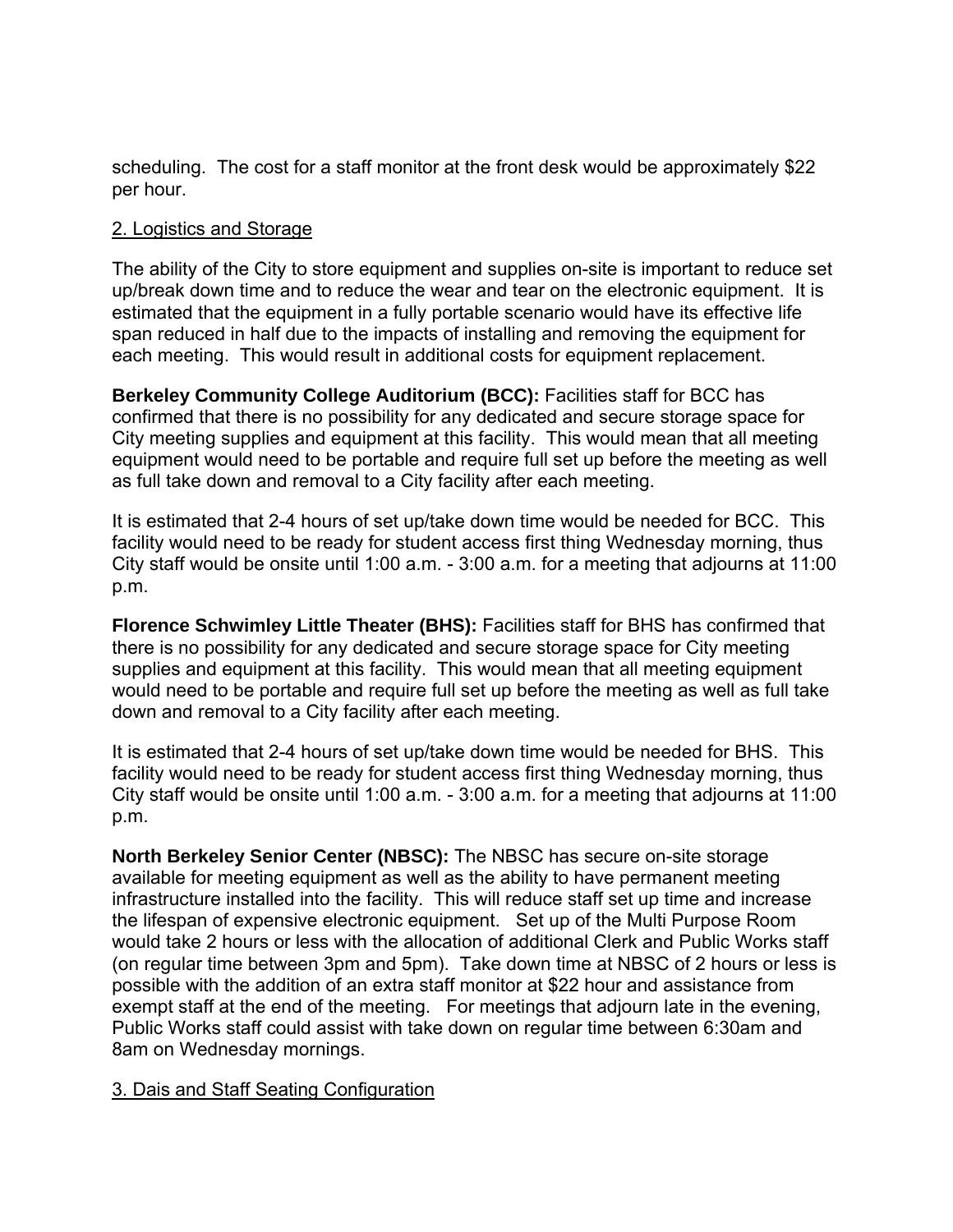**Berkeley Community College Auditorium (BCC):** The BCC Auditorium lacks sufficient stage and floor area to accommodate the nine members of the Council, the City Manager, City Attorney, City Clerk, Deputy City Clerk, and a location from which staff could address the Council. The seats in the auditorium are fixed and there is no flexibility in the layout or arrangement of seating.

**Florence Schwimley Little Theater (BHS):** The Little Theater has a large stage area that could accommodate the Council and all staff. Access to the stage area is provided by a ramp that is converted as needed, however converting the ramp will involve additional staff set up and take down time.

**North Berkeley Senior Center (NBSC):** The open floor plan of NBSC Multi-Purpose Room (MPR) allows for maximum flexibility for set up. The accommodations for the Council on the stage are slightly more compact than the current dais. Staff would be located on the floor just off the stage, similar to the current stepped configuration of the dais at Old City Hall. There is ample space in the MPR to accommodate members of the disabled community.

# 4. Conference Room

**Berkeley Community College Auditorium (BCC):** At BCC there are two potential options for conference room space. First is a classroom near the auditorium. Second is the student government room across the atrium from the auditorium entrance. In order to use the student government space, the City would need to reach an agreement with the students about how and when the space could be used. There is no kitchen or refrigeration available.

**Florence Schwimley Little Theater (BHS):** There is no room in the immediate vicinity of the Little Theater that could be used as a conference room. The only space available is the hallway outside the large theater where portable tables and chairs could be arranged. There is no kitchen or refrigeration available.

**North Berkeley Senior Center (NBSC):** The NBSC has several options for conference room use. The meeting rooms on the first floor could accommodate Council and staff with minimal additional set up. There is a kitchen and refrigeration on-site near the conference room.

#### 5. Upgrades Needed

All three facilities are adequate for ADA access, transit, parking, and seating capacity. None are built for this type of use and all will require upgrades in network access, BCM broadcast infrastructure, off-site captioning, and video presentation.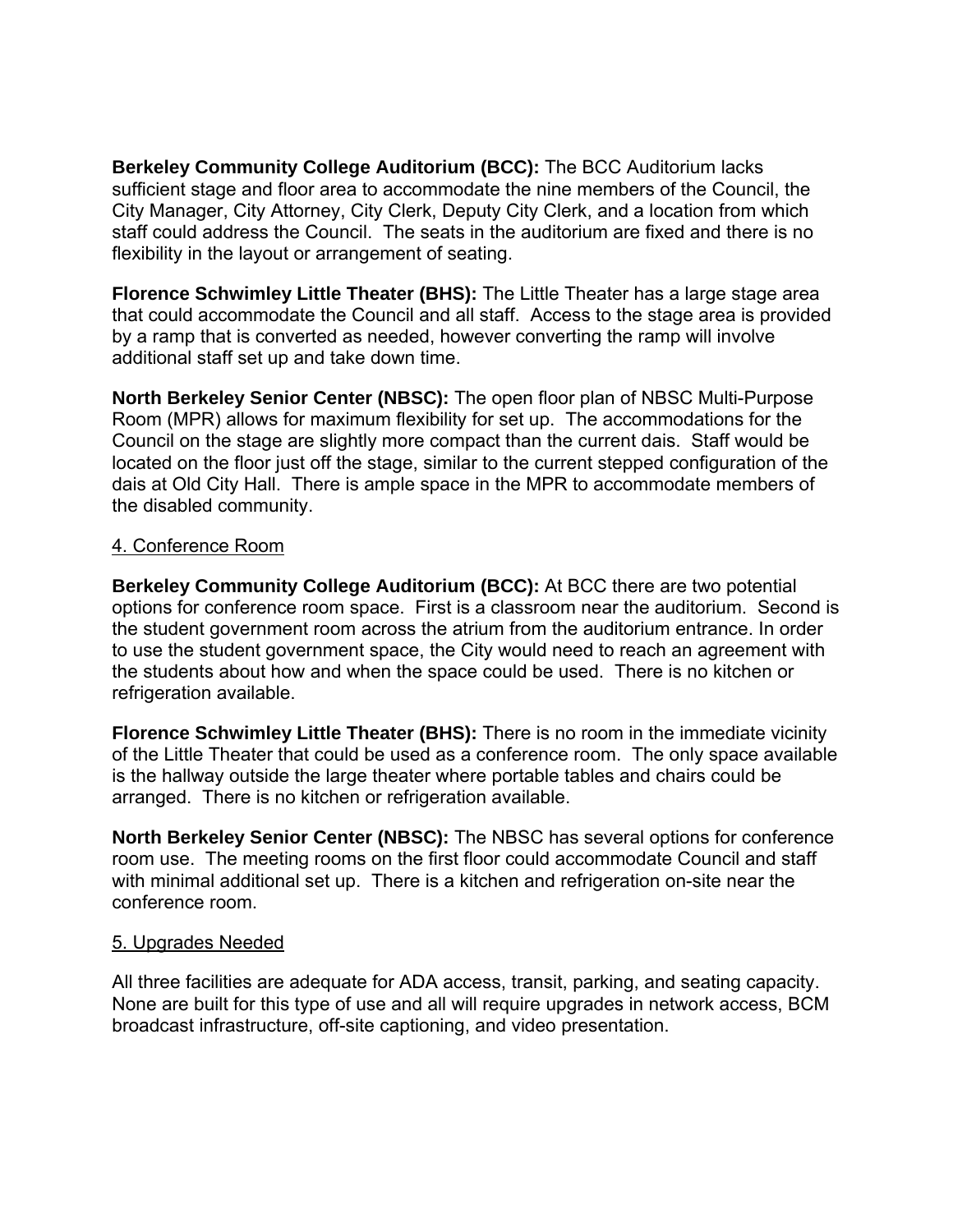Preliminary estimates for each facility are below and include AV system, dais furniture, electrical upgrades and AV conduit. They do not include project management, carpentry or broadcast infrastructure costs.

# **Berkeley Community College Auditorium (BCC):** \$75,000

### **Florence Schwimley Little Theater (BHS):** \$120,000

### **North Berkeley Senior Center (NBSC):** \$225,000

The higher cost at NBSC is attributed to the permanent infrastructure that would be installed. However, the permanent nature of the equipment at NBSC will result in a long term savings compared with the high replacement cost and short lifespan of the portable equipment that will be set up and taken down before and after each meeting at the other two facilities. The longer set up and take down times of the portable equipment at BCC and BHS will also result in higher staff costs at overtime rates. The total costs at NBSC also include higher costs for the installation of video screens and an additional projector. However, all the upgrades at NBSC result in an enhanced community facility for City residents compared with the funds expended on a "rented" facility primarily used by another jurisdiction.

For NBSC there may also be ancillary costs associated with the increased use of the building. Paint, carpet, and other regular maintenance may need to occur on a more frequent schedule. In addition, Public Works staff is assessing the path of travel near NBSC to ensure that sidewalks and curb cuts are in good condition and that there is adequate street lighting.